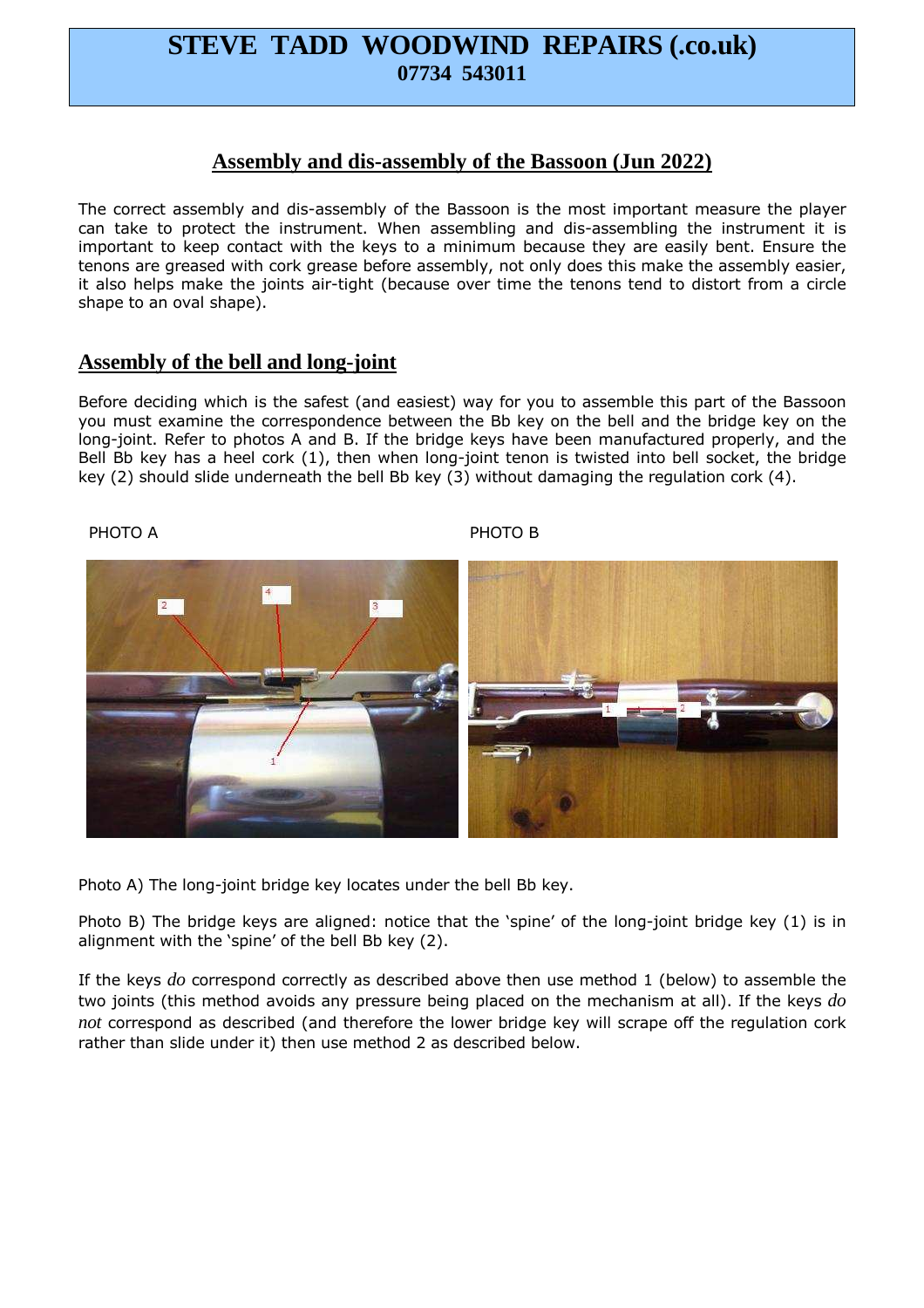## **Method 1**

1. Grip the bell in your left hand without touching the Bb key.



2. Grip the long-joint with your right hand in the area of the joint locking pin avoiding touching any key work.



3. Work the two joints together with a twisting motion.

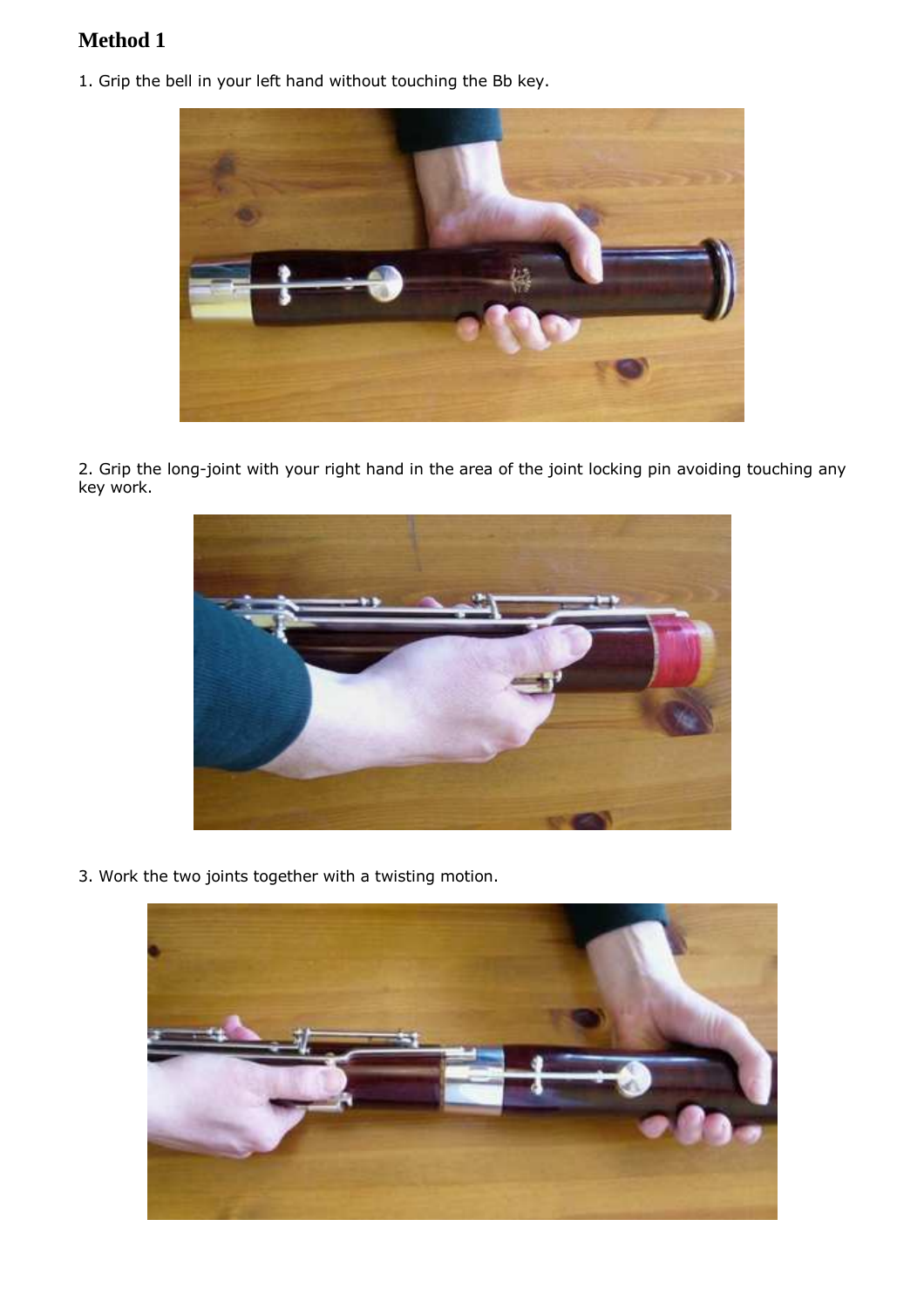## **Method 2**

1. Grip the bell in your left hand with your fingers holding the Bb key closed.



2. Grip the long-joint with your right hand with your palm resting on the D key guard and your fingers arching over the D key to rest on the wood.



3. Work the two joints together with a twisting motion.

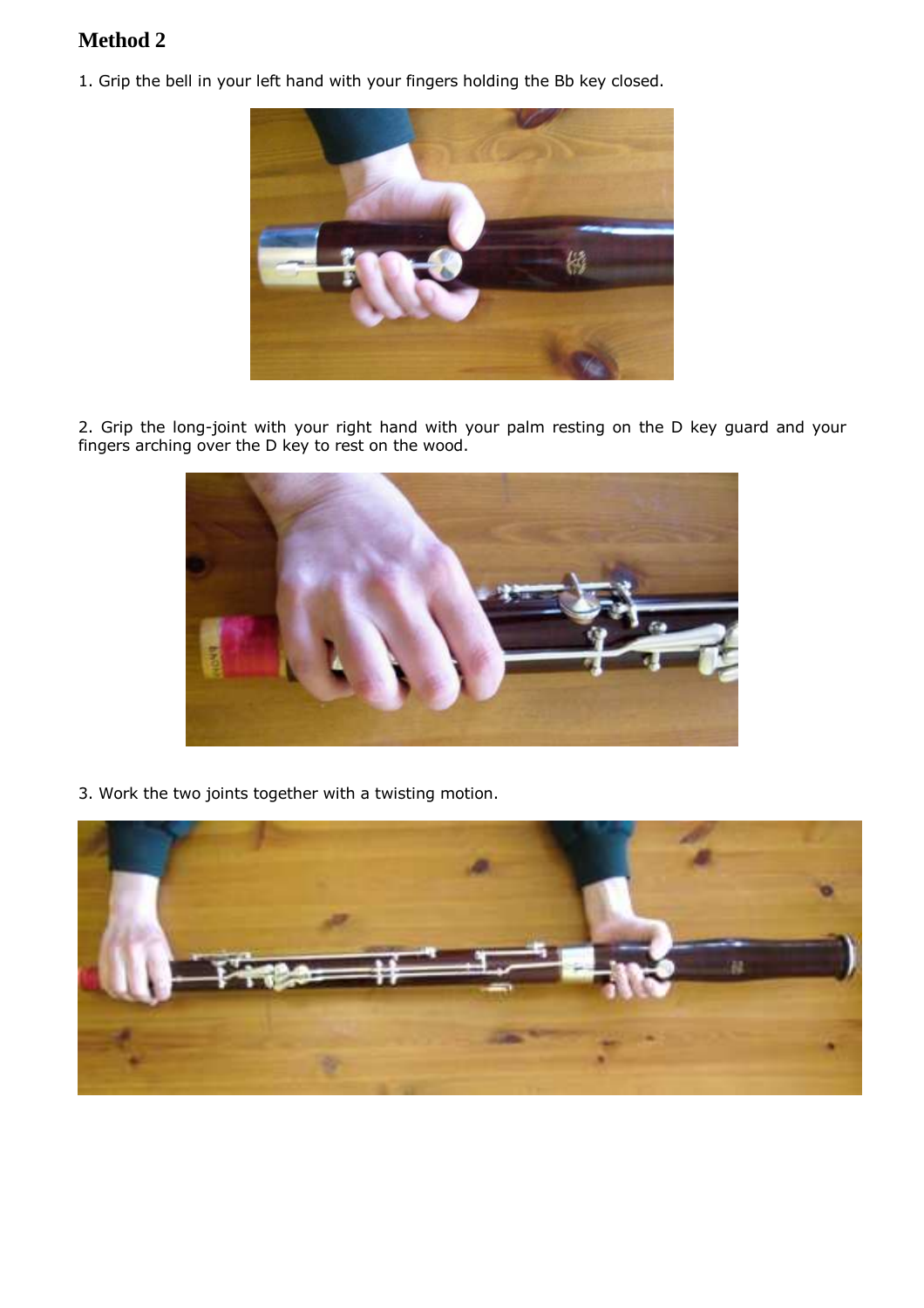### **Assembly of the wing-joint and the boot-joint**

Unless either or both of the bridge keys on the wing-joint and the boot-joint are damaged they should correspond properly (if the corks or plastic sleeving have fallen off the keys will still correspond but the instrument will not play properly). Refer to the photo below: (1) boot-joint bridge key, (2) bridge key cork, (3) wing-joint bridge key, (4) bridge key sleeve.



1. Grip the wing-joint in your left hand with your palm resting in the concave area of the wing and your 2<sup>nd</sup> and 3<sup>rd</sup> fingers arching over the finger II trill key to rest on the front of the joint.

2. Grip the boot-joint in your right hand with your thumb and fingers gripping the metal sleeve at the top of the joint and arching over the bridge key (the E pancake key).

Gripping the wing-joint. Gripping the boot-joint.



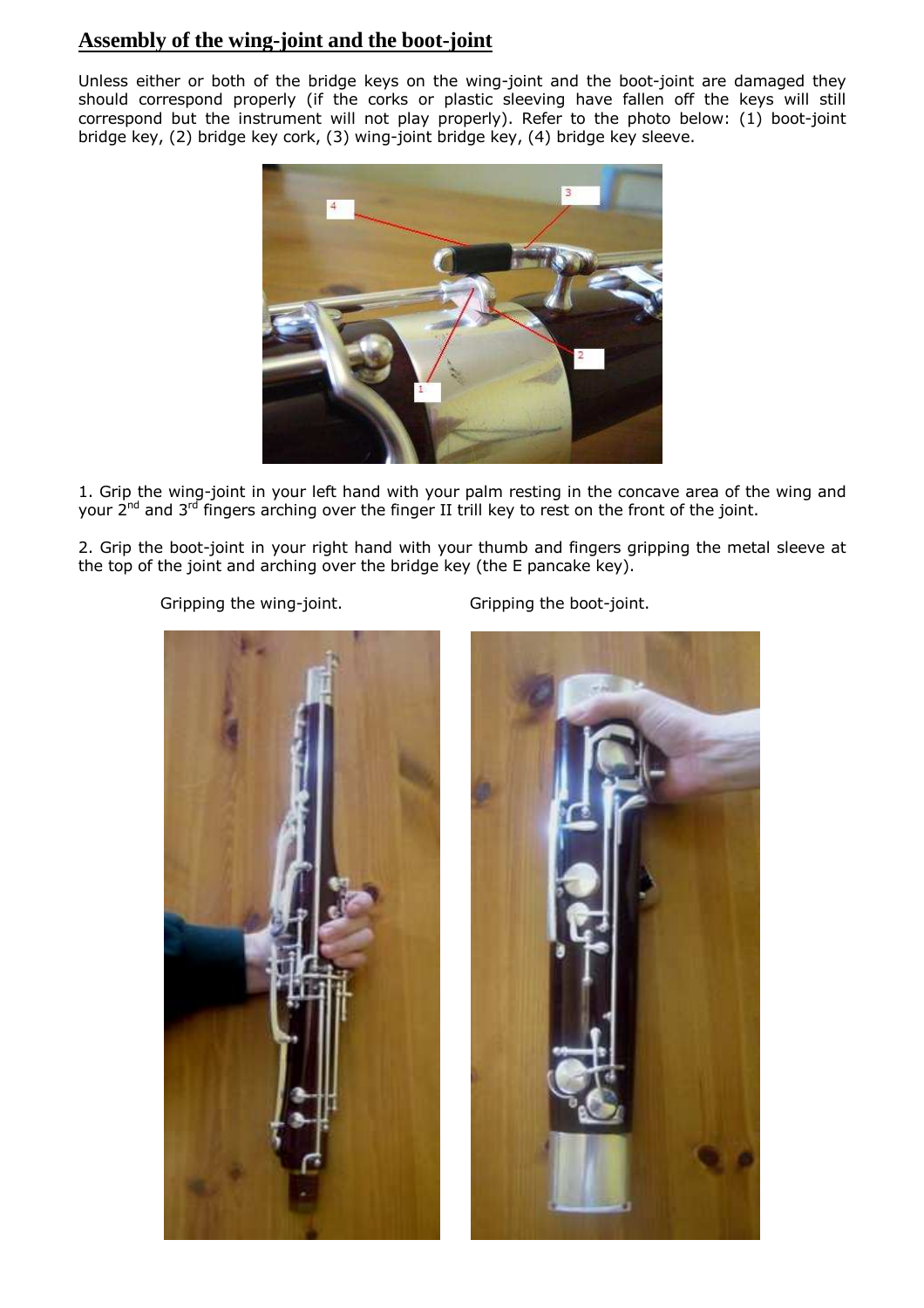3. Whilst resting the boot-joint on a steady surface, work the wing-joint tenon into the boot-joint socket - align the concave side of the wing-joint so that it follows the curve of the socket for the long-joint.



# **Assembly of the long-joint and the boot-joint**





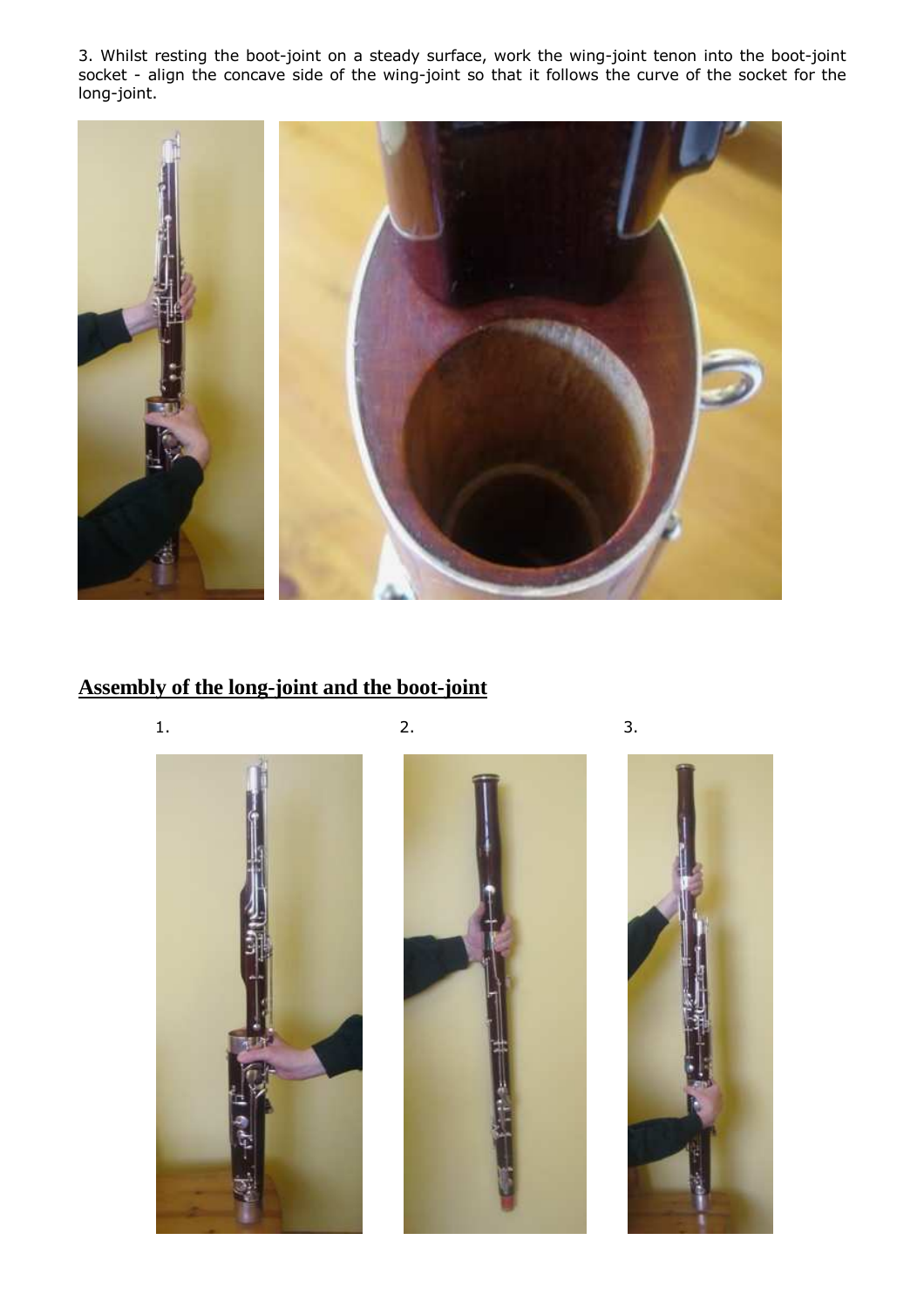1. Rest the assembled boot-joint and wing-joint on a steady surface holding it vertical with the thumb and fingers of your right hand with your thumb and fingers gripping the metal sleeve at the top of the joint and arching over the bridge key (the E pancake key).

2. Grip the assembled bell and long-joint with your left hand on the metal sleeve of the bell.

3. Push the long-joint down into the bottom-joint until it is fully home and the joint locking pin can be closed (you may need to slightly twist the long joint into position for the joint locking pin to locate properly).

4. Now fit the hand-rest to the boot-joint and attach the sling.

#### **Warming up the instrument**

It is impossible to warm up a Bassoon in the same way as other woodwind instruments can be warmed up; instead just warm up the crook - hold it in your hands for a couple of minutes until it is warm, *do not warm the crook by blowing into it* – this will just cause condensation problems as well as initially distorting the tuning.

#### **Inserting the crook into the wing joint**

The crook (bocal) is very easily bent so take care how you grip the crook at this stage.

1. Grip the crook at the top of the U-bend with your thumb close to the Octave bush.



2. Grip the assembled instrument with your left hand on the metal sleeve of the bell.

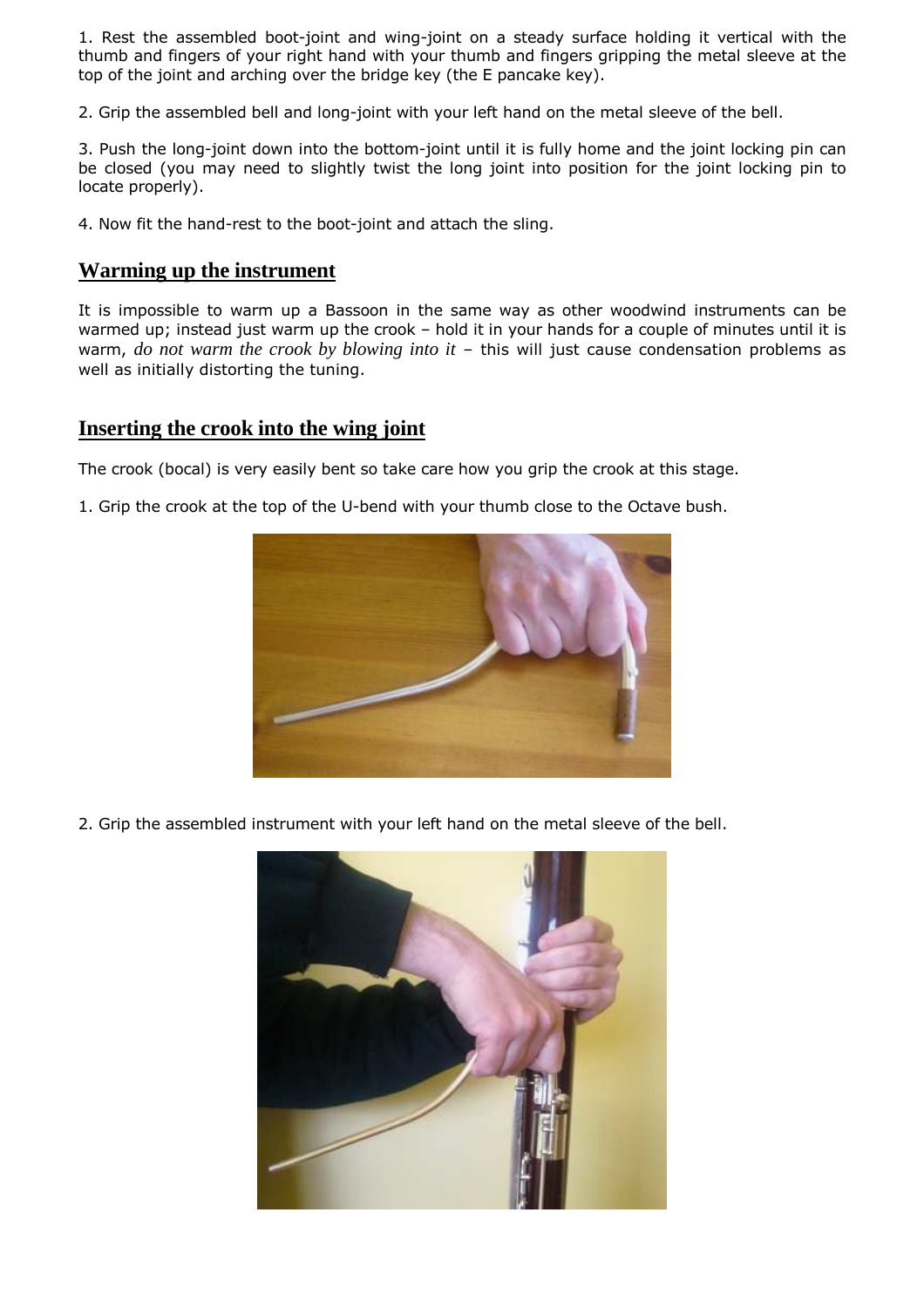3. Work the crook into the wing-joint socket with a twisting motion until it is fully inserted and align it so that when the crook key is operated the whisper pad covers the hole in the Octave bush.

Octave bush (1) uncovered by pad (2) Octave bush (1) covered by pad (2)





4. Fit the hand-rest, sling, and finally the reed.

#### **Dis-assembly**

When taking the instrument apart keep it upright to prevent water running into the pads. Never lay the assembled instrument down or across your lap - even when resting during a performance.

Reverse the assembly procedure, as follows:

1. Remove the sling, hand-rest, reed, and crook - leave the instrument standing upright.

2. Swab out the crook with a commercial brush cleaner or swab; use a nylon fibre (from a broom) to clean the Octave hole in the crook (never use a pin or needle).

3. Remove the long-joint and the bell in one piece (gripping the metal sleeve of the bell) and lay them to one side because they do not need to be swabbed out, instead concentrate on keeping the wing-joint and the bottom-joint upright.

4. Separate the wing-joint and the boot-joint and you can now lay the wing-joint on a flat surface resting on its concave side but still keep the boot-joint upright.

5. The boot-joint always has the narrow bore lined and sometimes both bores are lined. After playing, it is important to tip out any water that has gathered in the 'U tube' at the bottom of the joint. If only the narrow bore is lined, then slowly turn the joint upside down and tip the water out holding the joint so that the water runs along the side of lined bore (avoiding the tone-holes). Now use Bassoon swabbing rods (mops) to mop out each bore of the boot-joint.